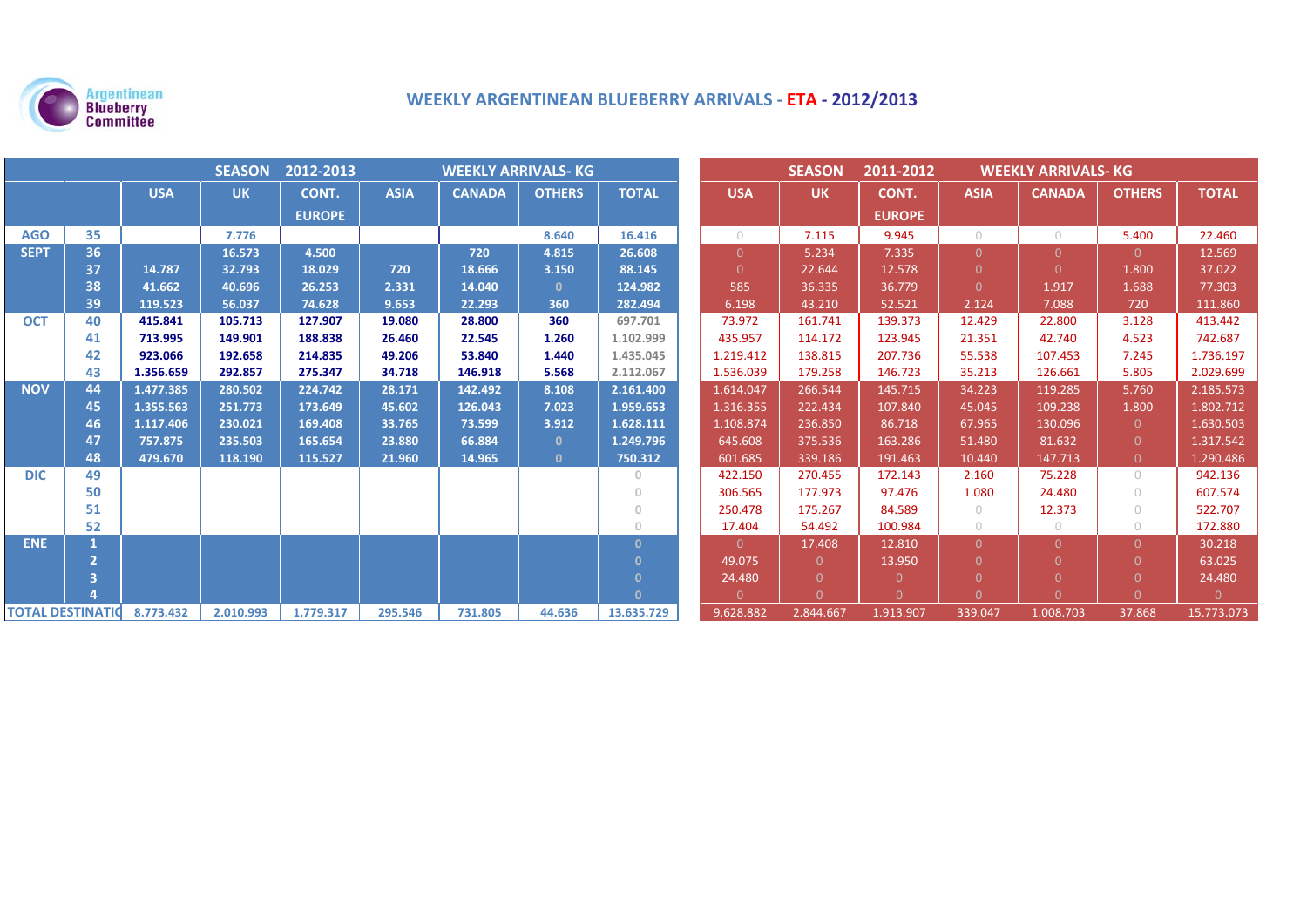## **WEEKLY ARGENTINEAN BLUEBERRY ARRIVALS - ETA - 2012/2013 ALL DESTINATIONS**





# **WEEKLY ARGENTINEAN BLUEBERRY ARRIVALS - ETA - 2012/2013 U.S.A.**



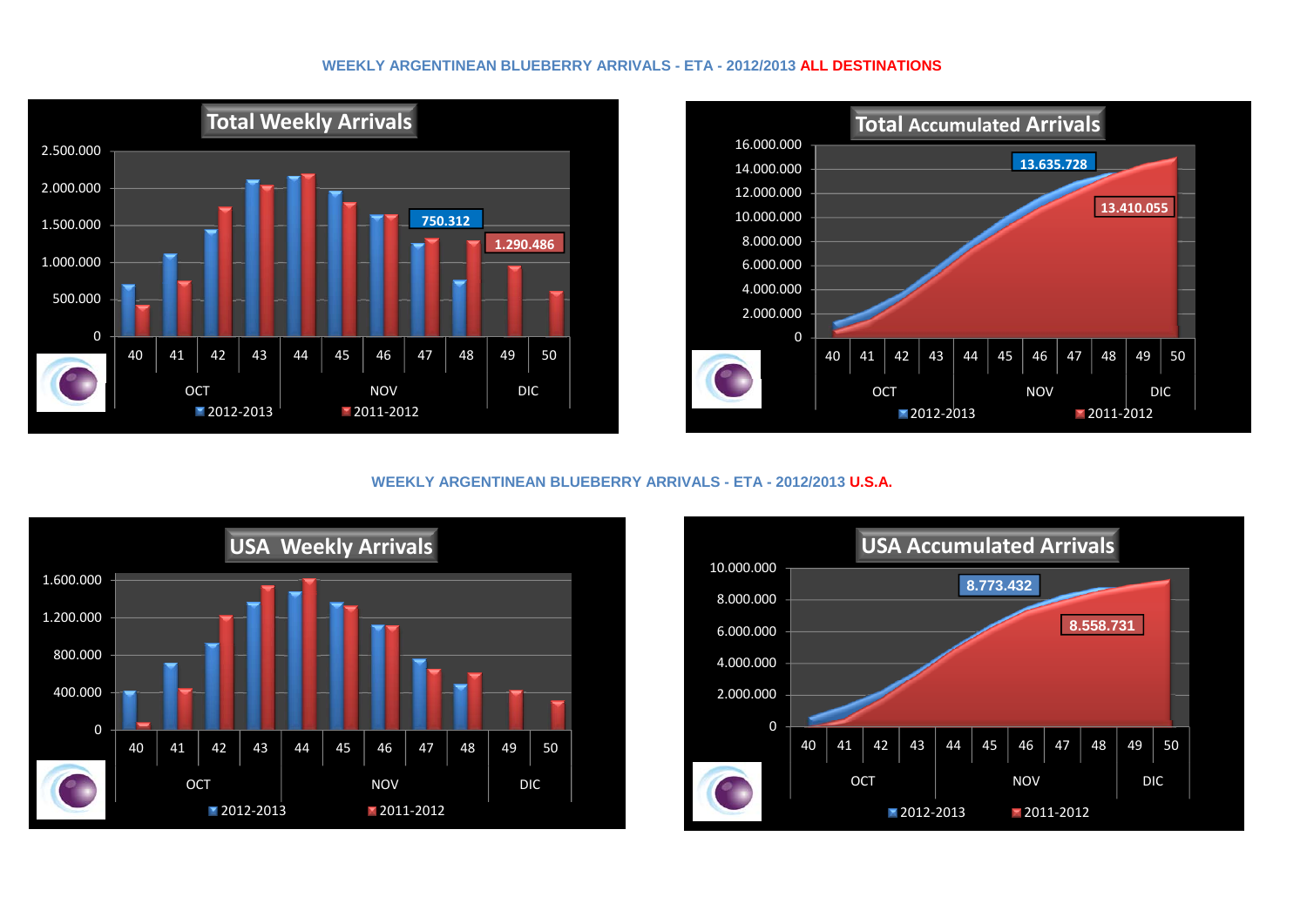# **WEEKLY ARGENTINEAN BLUEBERRY ARRIVALS - ETA - 2012/2013 UK**





#### **WEEKLY ARGENTINEAN BLUEBERRY ARRIVALS - ETA - 2012/2013 CONTINENTAL EUROPE**